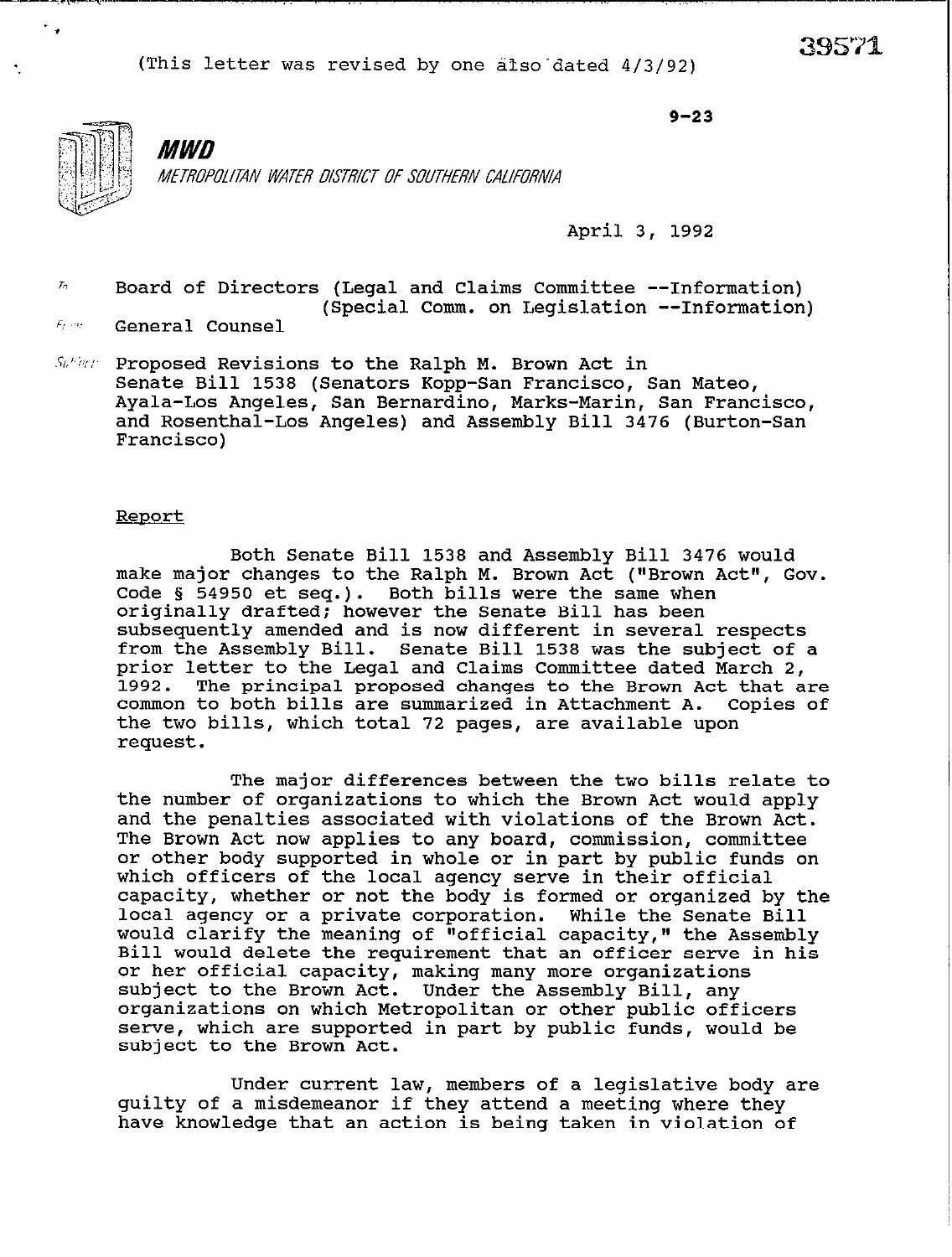# Board of Directors -2-<br>
-2-<br>
April 3, 1992

the Brown Act. Under both bills, the knowledge requirement is deleted: however, the penalties for violations differ. The Assembly Bill provides that members of a legislative body will be guilty of a misdemeanor if they attend or participate in a meeting violating the Brown Act. The Senate Bill provides for civil penalties against members and requires training in the law for the first and second violations of the Act, with a misdemeanor violation occurring after the third violation. The Senate Bill also provides that no public funds may be used to pay the penalties.

### Board Committee Assianments

This letter was referred for information to:

The Legal and Claims Committee because of its authority concerning legislation dealing with public agencies, pursuant to Administrative Code section 2461 (f);

The Special Committee on Legislation because of its authority over legislation concerning Metropolitan, pursuant to Administrative Code section 2581 (a) and (b).

#### Recommendation

For information only.

The of lubig

SS\jb bdbrown

Attach.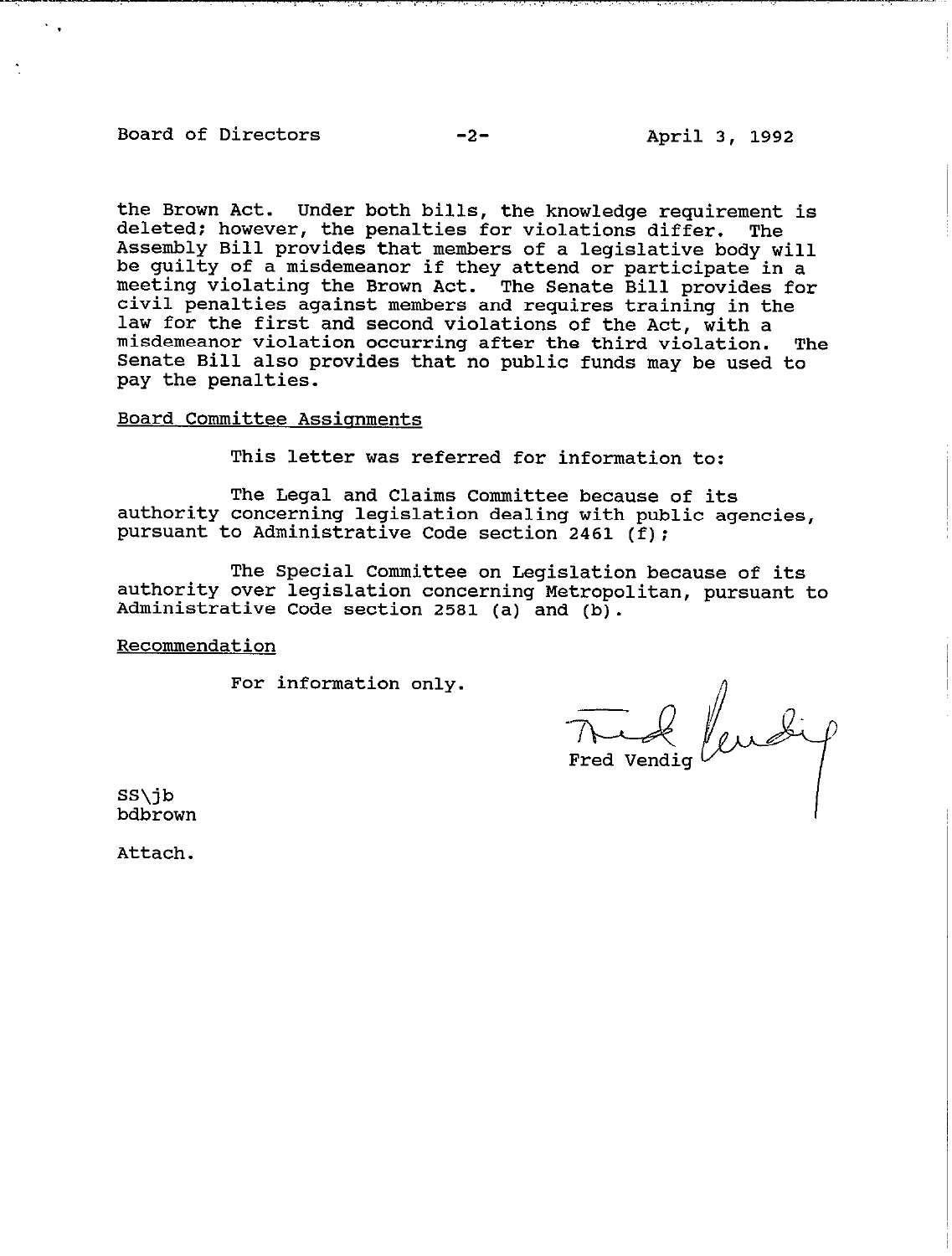## **ATTACHMENT A**

 $\frac{1}{2}$ 

÷

# **Summarv of the Chances PrODOSed bv Senate Bill 1538 and Assembly Bill 3476**

**1. Under the Assembly Bill, the Act would be made applicable to all private nonprofit organizations with respect to meetings of their boards concerning programs or activities supported by grants, contracts, or other funding from federal, or local public agencies. state, It would also apply to any board, commission, committee, or other body on which officers of a local agency serve and which is supported in whole or in part by the funds of that local agency. As a result of these provisions, organizations such as ACWA and the State Water Contractors would become subject to the Brown Act. The Senate Bill would only extend application of the Brown Act to private corporations specifically created to exercise delegated authority of the legislative body of the public agency. (AB 3467, sections 1 and 3; SB 1538, sections 1 and 3.)** 

**2. Advisory committees of a legislative body would be required to post agendas in the same manner as the legislative body. The bills would apply to all standing committees, regardless of their composition, but would not cover limited duration ad hoc committees consisting of less than a quorum of the body. MWD's standing committees already post their agendas and are subject to the Brown Act: however, the bills could impact an ad hoc committee or a special committee not previously subject to the agenda requirement if, in fact, that committee is not for a limited duration. 3476, section 5; SB 1538, section 4.) (AS** 

**3. Under the Assembly Bill, the definition of "meeting" in the Act would be expanded to comport with judicial definitions of the term. For example, the Assembly Bill specifically states that a meeting covers a series of gatherings of less than a majority of a legislative body to hear, discuss, or deliberate upon an item within its subject matter jurisdiction if the cumulative result is that a majority**  of members have become involved in the gatherings. **Bill would change this definition of meeting to include a series of communications of less than a quorum of the legislative body if the communications are planned by or held with the collective concurrence of a quorum of the body either directly, or indirectly through the agency of a nonmember or**  through the use of writings or technological devices. **bills specify certain contacts which do not constitute a meeting. (AB 3476, section 9; SB 1538, section 8.)** 

**4. The Senate Bill would prohibit a legislative body from taking any action by secret ballot. (SB 1538, sections 10 and 10.5)**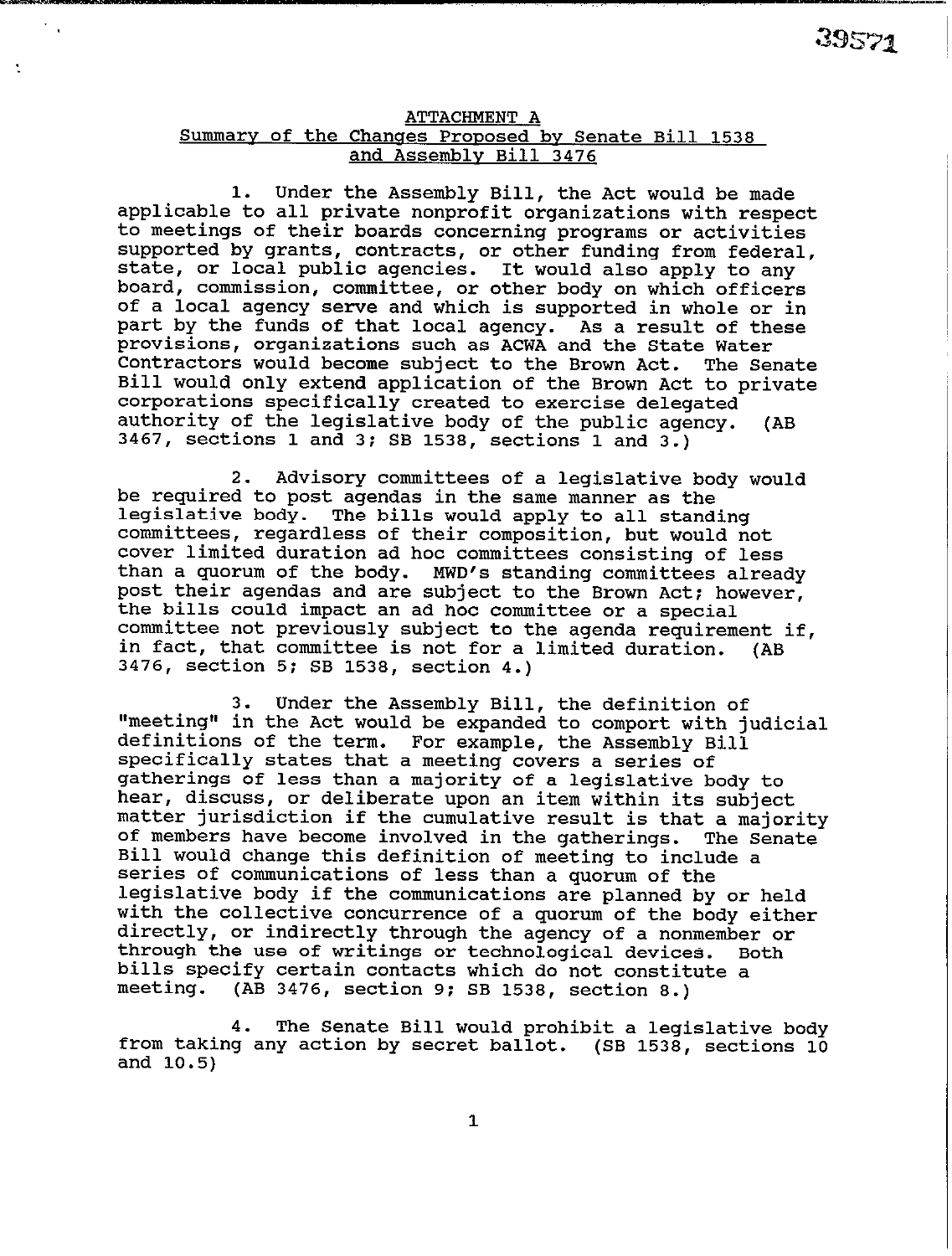**5. The Act now permits the recording of open and**  public meetings by any person. **any such recording made at the direction of a local agency is a public record under the California Public Records Act. The Senate Bill also provides that a legislative body cannot prohibit or restrict the broadcast of its proceedings in the absence of a reasonable finding that the broadcast would constitute a persistent disruption of the proceedings. section 11; SB 1538, sections 11 and 11.5.) (AB,** 

. .

**6. All meetings of a local agency would have to be held within the territory of the agency unless otherwise required by state or federal law or necessary to inspect real property or personal property which cannot be conveniently brought within the boundaries of the territory. If necessary**  to meet outside of the area because of an emergency, such as an **earthquake, an alternate place can be selected by the presiding legislative officer or his or her designee. As a result of this change, except for the specified exceptions, all MWD meetings, including workshops, would have to held within MWD's territorial area. (AB 3476, section 12; SB 1538, section 12.)** 

**7. The Act now requires agendas to briefly describe an item of business. Both bills would require a meaningful description of each item that is brief, concise and nontechnical. They would provide that no action may be taken on any item not posted on an agenda, except that members could respond to statements made or questions posed by people exercising their public testimony rights by directing staff or others to clarify the issue or to report back on the matter at a subsequent meeting. (AB 3476, section 13; SB 1538, section 13.)** 

**8. Both bills would require the agendas for special meetings to provide for an opportunity for the public to speak prior to action on the item. This right is now limited to regular meetings. (AB 3476, section 14: SB 1538, section 14.)** 

**9. Both bills would specify that a legislative body could not abridge or prohibit public criticism of the policy, procedures, programs or services of the agency, any acts or omissions of that agency or the performance of one or more of its public employee. This restriction would not cover personalized attacks which make unsubstantiated allegations of crime, immorality or unethical behavior. Although this provision seems to be directed at limitations on the substance of what is said, it should be clarified to ensure that reasonable time, procedure and order rules for speaking at meetings are permitted. (AB 3476, section 14: SB 1538, section 14.)** 

**2**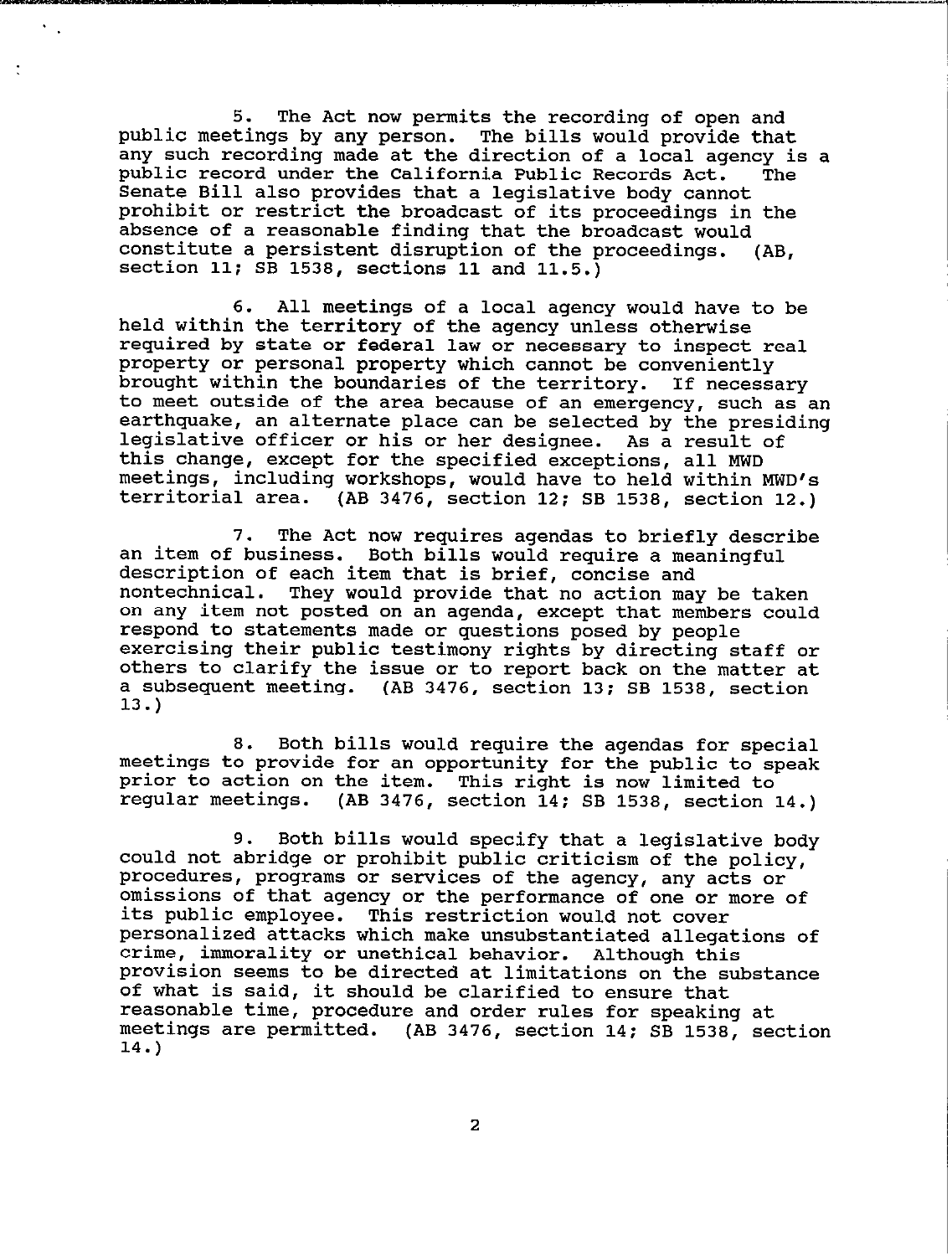**10. For closed session meetings, in addition to the usual agenda requirements, the bills, in detail, specify additional information which would have to be provided when a closed meeting is held for a particular reason. The Assembly Bill sets forth the particular forms to be used for conveying this information, while the Senate Bill just describes the required information. (AB 3476, section 15; SB 1538, section 15.)** 

**11. Under the Senate Bill, notice of the adjournment or continuance of a regular or special meeting must be communicated, within one hour of the adjournment or continuance, by telephone or facsimile transmission to each local newspaper and radio or television station which has requested notice of special meetings and which has provided the required telephone and facsimile numbers for this purpose. 1538, section 15.5) (SB** 

**12. The authority for holding a closed session to consult with or receive the advice of legal counsel would be**  revised to clarify the meaning of "pending litigation". **Litigation would not be deemed pending for purposes of a closed session if contingent on some future action of the legislative body, including things such as the entry into a contract, adoption of a policy or procedure, or the approval of an ordinance or other rule. Any legal advice given regarding potential, but not yet pending litigation, would be required to be given at a public meeting. (AB 3476, section 16: SB 1538, section 16.)** 

**13. Both bills set forth a detailed format for reporting on the results of a closed session. For any action taken, the vote, or abstention, of each member present would have to be reported. Exceptions to the immediate reporting of any action are specified for situations where the release of the information might harm the agency. For example, direction or approval given regarding real estate negotiations would have to be reported as soon as the agreement is final. Settlement authority for pending litigation would not be required to be**  reported until the settlement is final. **public reporting of a final settlement could potentially harm Metropolitan in cases involving multiple parties where settlement with one party could affect Metropolitan's ability to resolve the case with other parties. It also could harm Metropolitan in situations involving multiple similar cases. (AB 3476, section 18; SB 1538, section 18.)** 

**14. The current law provides that a minute book may be kept of closed sessions. The Senate Bill would require that all closed sessions be audiotaped and that the tapes be kept for one year. The clerk of a district would keep these tapes. The Assembly Bill would only require the audiotaping of closed**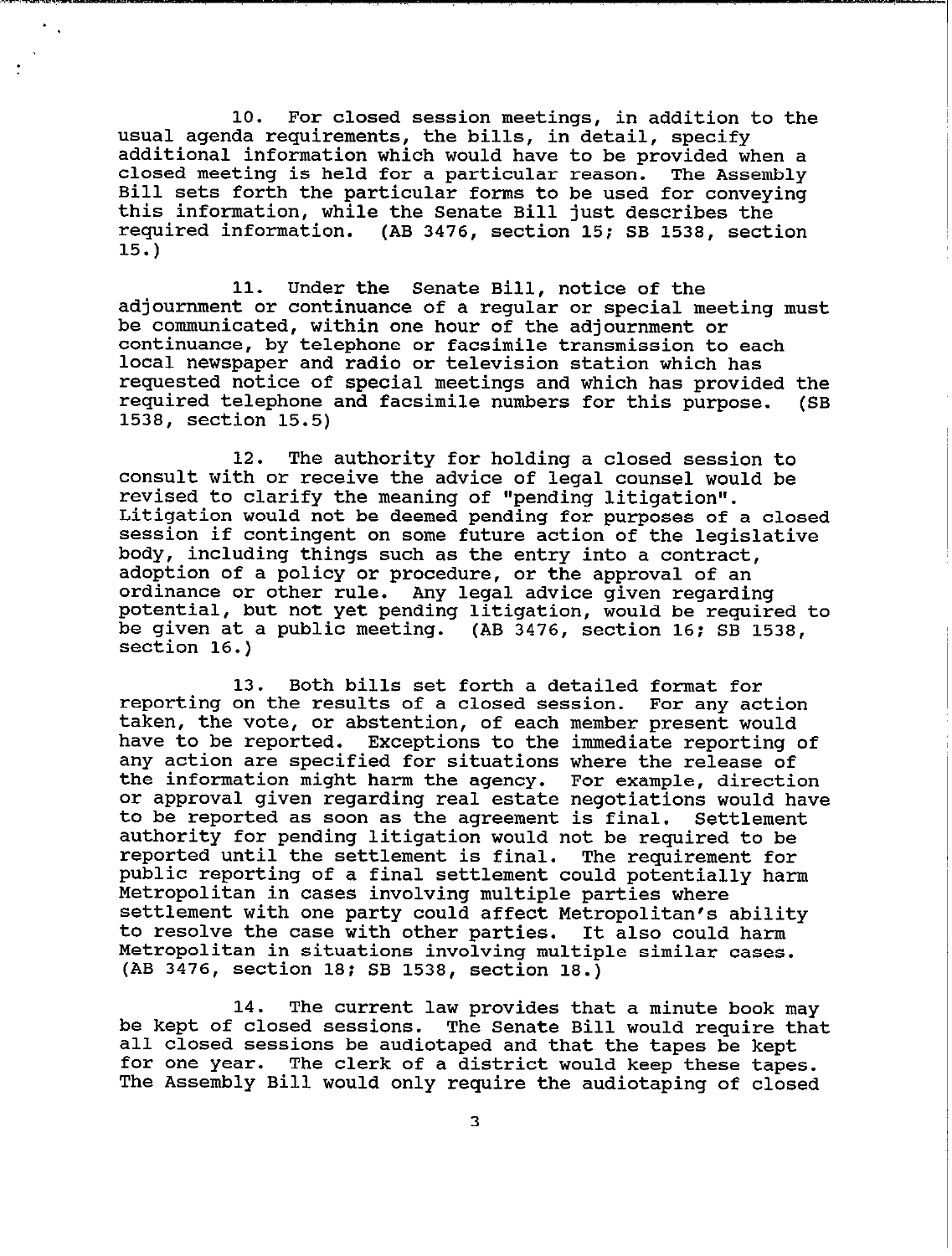sessions if a tape recorder and blank tapes for 356 hours of recording are donated to an agency. If the donations are made, the tape recorder belongs to the agency. Any tape made would have to be sent to the District Attorney for the jurisdiction, or a designated person, and kept for one year. After that year, the tape could be reused. Under both bills, the tapes would not be public records, but would be subject to inspection by the District Attorney, Grand Jury or superior court if an accusation regarding a Brown Act violation is made with regard to the meeting taped. (AB 3476, section 19; SB 1538, section 19.)

15. Under current law only writings actually distributed to members of a legislative body in connection with a public meeting are identified as public records, unless specifically exempt from these provisions. The Senate Bill would identify all writings intended for distribution to the legislative body public records. Under both bills, if a request for copying of records is made prior to a meeting, all writings intended for such distribution prior to the commencement of the meeting public records are public records, whether or not they are actually distributed or received by that body. (AB 3476, section 20; SB 1538, section 20.)

16. The closed session exception for collective bargaining would be restricted to periods of active consultation or discussion. Any employees directly or indirectly interested in the outcome of the negotiation would be required to be excluded from the closed session. Mandatory subjects for labor negotiation would still be covered by the closed session exception. (AB 3476, section 21; SB 1538, section 21.)

17. The reasons for a closed session may now be stated either prior to or after a closed session. bills, the reasons for the closed session would have to be stated prior to the closed session. (AB 13476, section 22; SB 1538, section 22.)

18. Under current law, members of the legislative body are guilty of a misdemeanor if they attend a meeting where they have knowledge that an action is being taken in violation of the Brown Act. Under both bills, the knowledge requirement is deleted and mere attendance or participation in such a meeting would subject members to penalties. Under the Assembly Bill, a violation of the Act provisions qualifies as a misdemeanor. Under the Senate Bill, a first violation results in a penalty of up to \$250 and a required training session on the Open Meeting Law. A second violation results in a penalty of up to \$500 and another training session. A third violation results in a misdemeanor violation, punishable by a fine of up to \$1000 and/or six months in jail. No public funds may be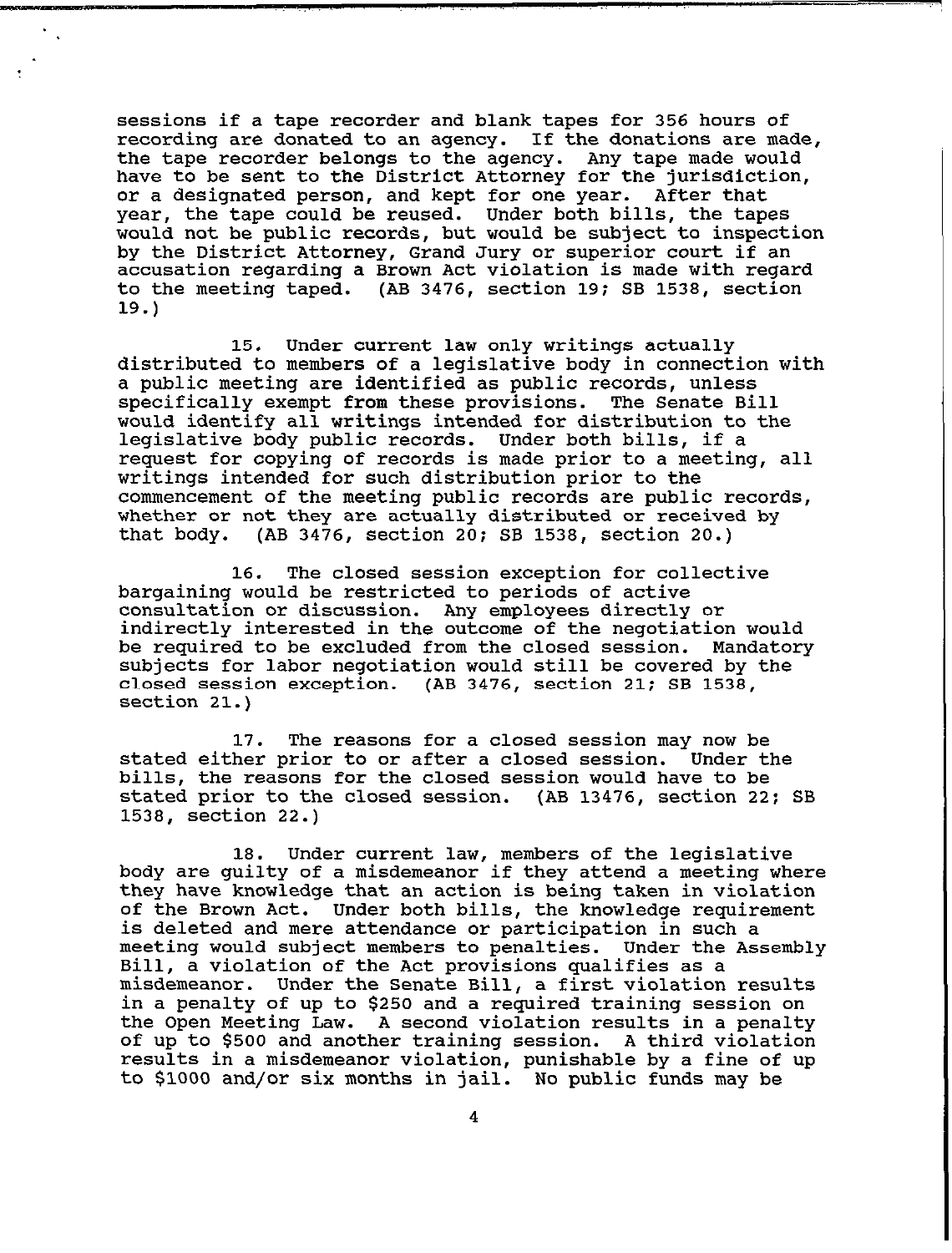**used to pay these fines. (AB 3476, section 23; SB 1538, section 23.)** 

**19. Under current law any person may bring an action for mandamus or injunction to obtain a judicial determination that a Brown Act violation has occurred. Before an action can be brought, there must be a prior demand to cure or correct the violation. The Assembly bill would provide that an alleged violation taken with sufficient secrecy to prevent its reaching public attention within 30 days is subject to immediate challenges upon discovery, without the necessity of a demand to cure or correct the violation. If a violation is found, subject to exceptions, the action taken is null and void ab**  Also, no members who participated in the decision<br>rticipate in a subsequent action on the item. The **could participate in a subsequent action on the item. The Senate Bill just extends the time deadline for making a demand to cure or correct a challenged action from 30 days from the date the action was taken to 180 days after that date. (AB 3476, section 24; SB 1538, section 24.)** 

**20. Under both bills, a court would be required to award court costs and reasonable attorneys' fees to a plaintiff where a violation is found and to a defendant where the defendant has prevailed in the final determination and the court finds that the action was clearly frivolous and lacking**  Under current law such awards are discretionary. **(AB 3476, section 25; SB 1538, section 25.)** 

**21. Both bills would provide that no meetings could be conducted in facilities inaccessible to wheelchairs or which require the public to make a payment or purchase. It is noted that the meaning of "payment" or "purchase" needs to be clarified in this provision. For example, if MWD has meetings in a hotel, it is unclear whether a hotel fee for parking would**  constitute a "payment" under this provision. (AB 3476, section **26; SB 1538, section 26.)** 

**22. Both bills would prohibit local agencies from adopting or enforcing any rules that penalize or discourage the free speech of its members, including utterances in open and public sessions or disclosures of matters discussed in closed session which, in the judgment of the member, were or will be improperly discussed. Although the language of this provision seems to be directed at limitations on the substance of what is said, the provision should be clarified to ensure that reasonable time, procedure and order rules for speaking at meetings are permitted. (AB 3476, section 27; SB 1538, section 27.)** 

**23. Both bills would limit the remedies for breach**  of the confidentiality of a closed session by a member. **breach occurs regarding a matter involving the attorney-client**